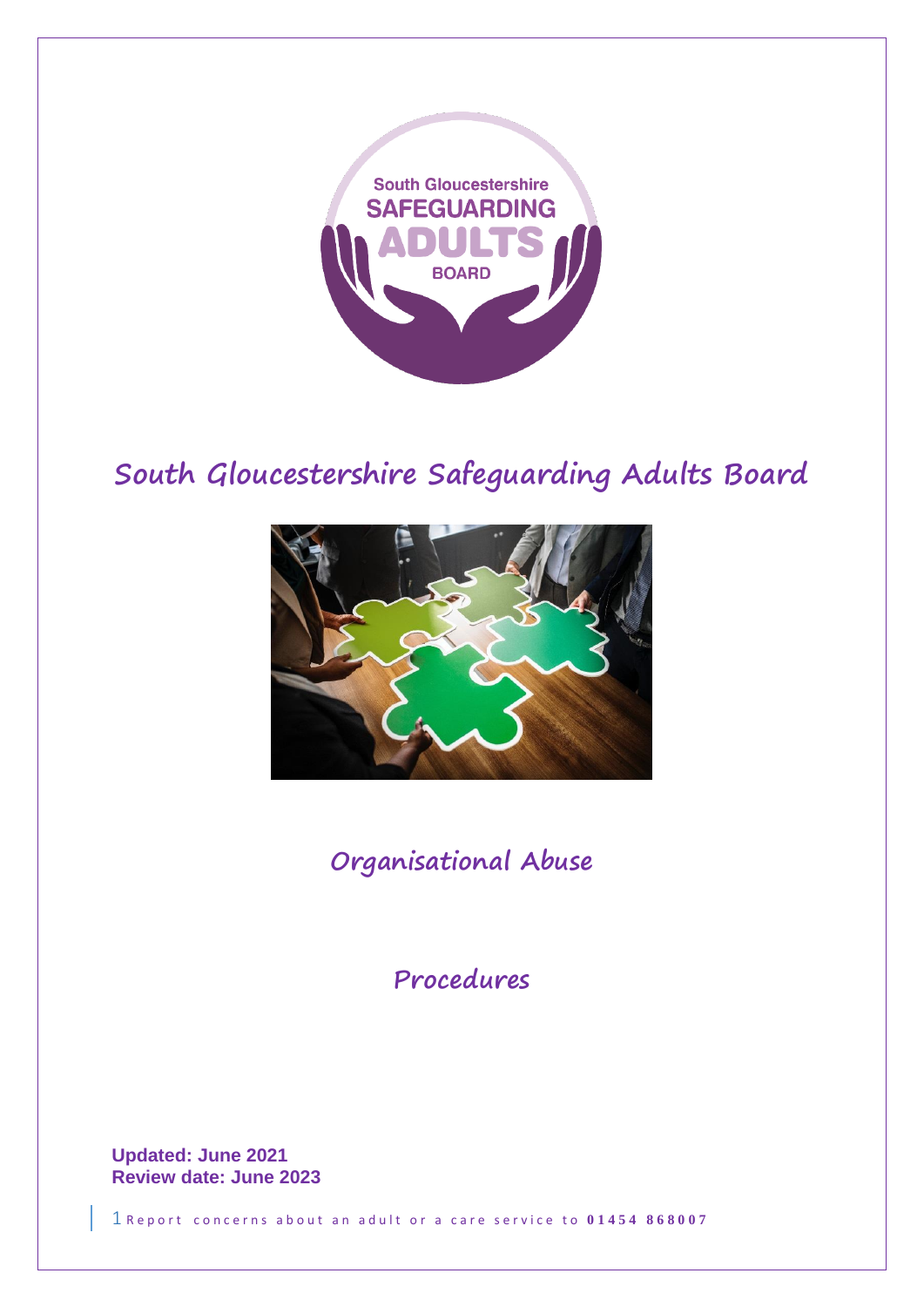## **Acknowledgements**

This guidance draws on material, with thanks, from th[e University of Hull](http://www.bsab.org/media/Hull_Report_2012.pdf) research 2012

| <b>Contents</b>                                                 | Page |
|-----------------------------------------------------------------|------|
| <b>Introduction</b>                                             |      |
| <b>Definition</b>                                               | 3    |
| <b>Early Indicators of Organisational Abuse</b>                 | 5    |
| Whistleblowing                                                  | 6    |
| Decision making for carrying out Organisational Abuse Enquiries |      |
| <b>Organisational Safeguarding Enquiries</b>                    | 9    |
| <b>Organisational Safeguarding Meetings</b>                     | 12   |
| <b>Organisational Safeguarding Closure</b>                      | 13   |
| <b>Publicity &amp; Media</b>                                    | 13   |

## **Appendices:**

|  | 1. Early Indicators of Concern in Care Services Checklist | 14 |
|--|-----------------------------------------------------------|----|
|--|-----------------------------------------------------------|----|

2 R e p ort concerns about an adult or a care service to  $0.1454$  868007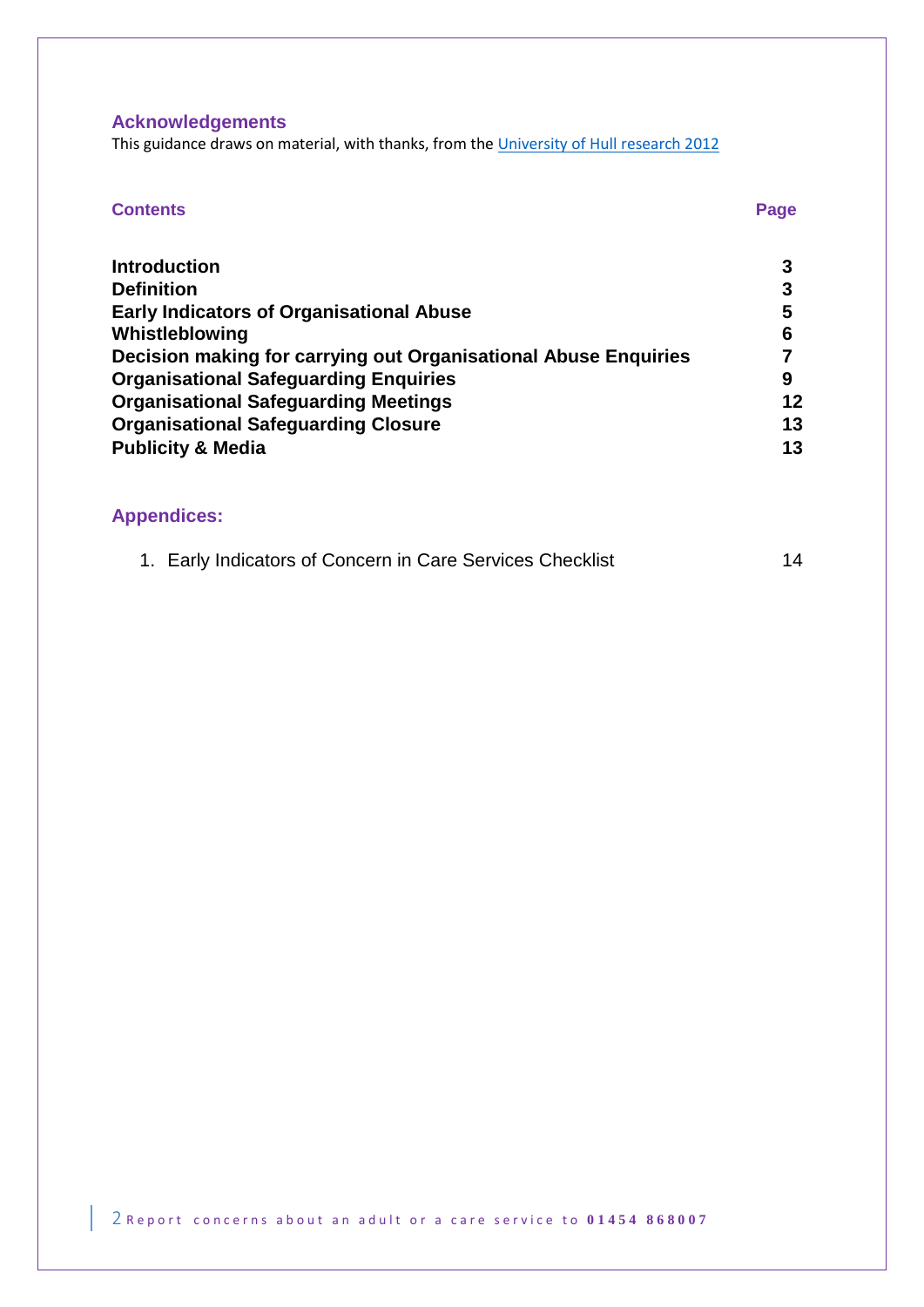### **Introduction**

This document provides guidance for dealing with concerns in relation to organisational abuse for adults with care and support needs. The guidance recognises that the priority of work in this area is the safeguarding of children and adults. They do not replace existing safeguarding procedures and must be read and used in the context of the [South Gloucestershire Multi-Agency Safeguarding Policy](http://sites.southglos.gov.uk/safeguarding/adults/i-work-with-adults/policies-and-procedures/)  [and Procedures.](http://sites.southglos.gov.uk/safeguarding/adults/i-work-with-adults/policies-and-procedures/)

Its purpose is to help staff give better informed and more effective support to people who need an adult safeguarding service because of organisational abuse.

### **Definition**

Safeguarding means protecting an adult's right to live in safety, free from abuse and neglect. It is about people and organisations working together to prevent and stop both the risks and experience of abuse or neglect

The Care Act 2014 statutory guidance (14.9) makes it clear that Safeguarding is not a substitute for:

- providers' responsibilities to provide safe and high quality care and support
- commissioners regularly assuring themselves of the safety and effectiveness of commissioned services
- the Care Quality Commission (CQC) ensuring that regulated providers comply with the fundamental standards of care or by taking enforcement action
- the core duties of the police to prevent and detect crime and protect life and property

Local authorities should not limit their view of what constitutes abuse or neglect, as they can take many forms and the circumstances of the individual case should always be considered.

**Remember: If it doesn't feel right, it probably isn't. If you have concerns about a person or a service, you should report this.**

The Care Act Guidance defines Organisational Abuse as:

Including neglect and poor care practice within an institution or specific care setting such as a hospital or care home, for example, or in relation to care provided in one's own home. This may range from one off incidents to on-going ill-treatment. It can be through neglect or poor professional practice as a result of the structure, policies, processes and practices within an organisation.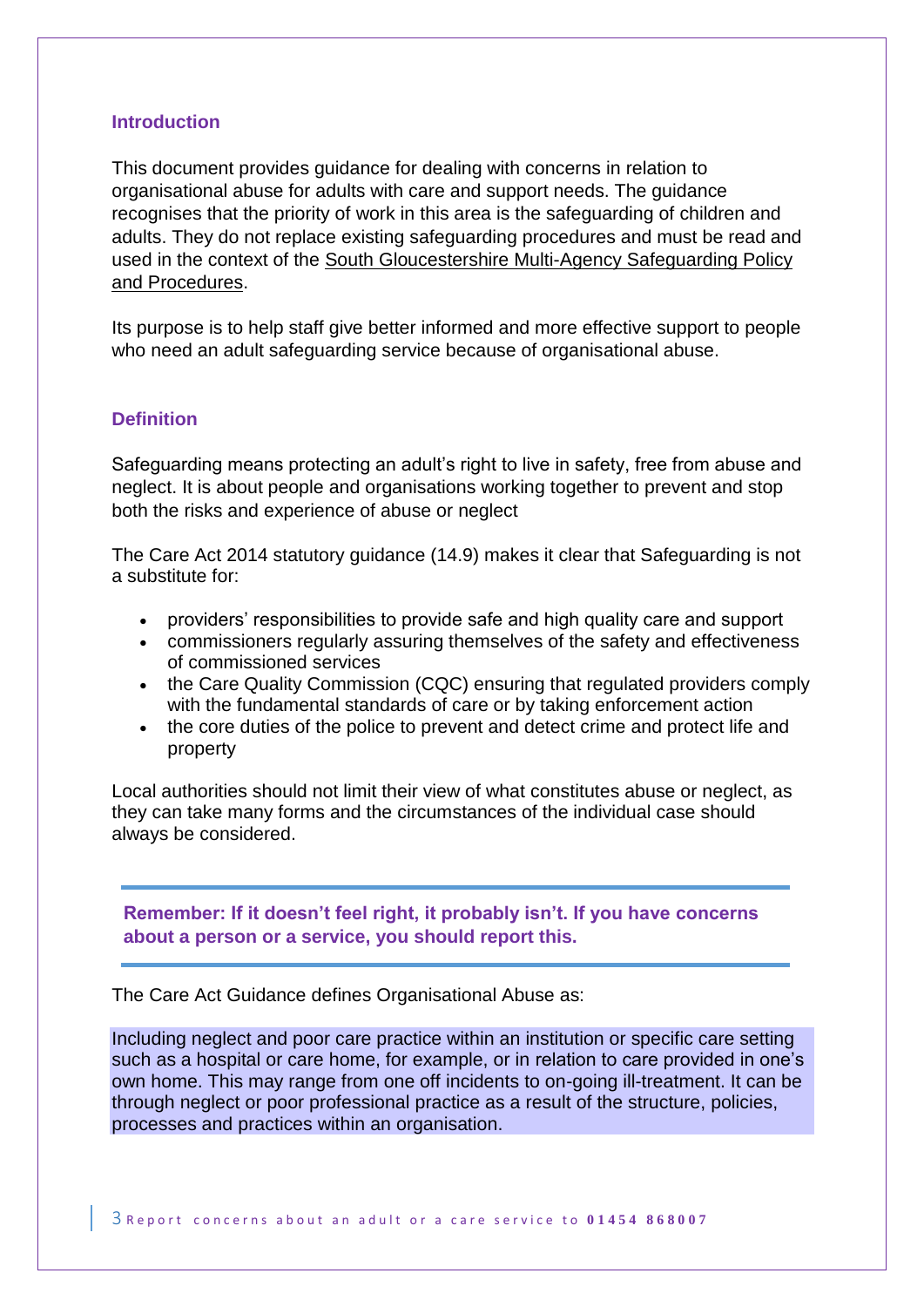Not all abuse that occurs within care services will be organisational; some incidents between adults or actions by individual members of staff may occur without any failings on the part of the organisation. Organisational abuse refers to those incidents that derive to a significant extent from an organisation's practice and culture (particularly reflected in the behaviour and attitudes of managers and staff) policies and procedures.

Organisational Safeguarding applies to all services in South Gloucestershire who work with adults with care and support needs, regardless of who is funding their support and regardless of the setting. This guidance applies to all services that support adults who have care and support needs including care homes, domiciliary care services, day care services and hospitals.

4 Report concerns about an adult or a care service to 01454 868007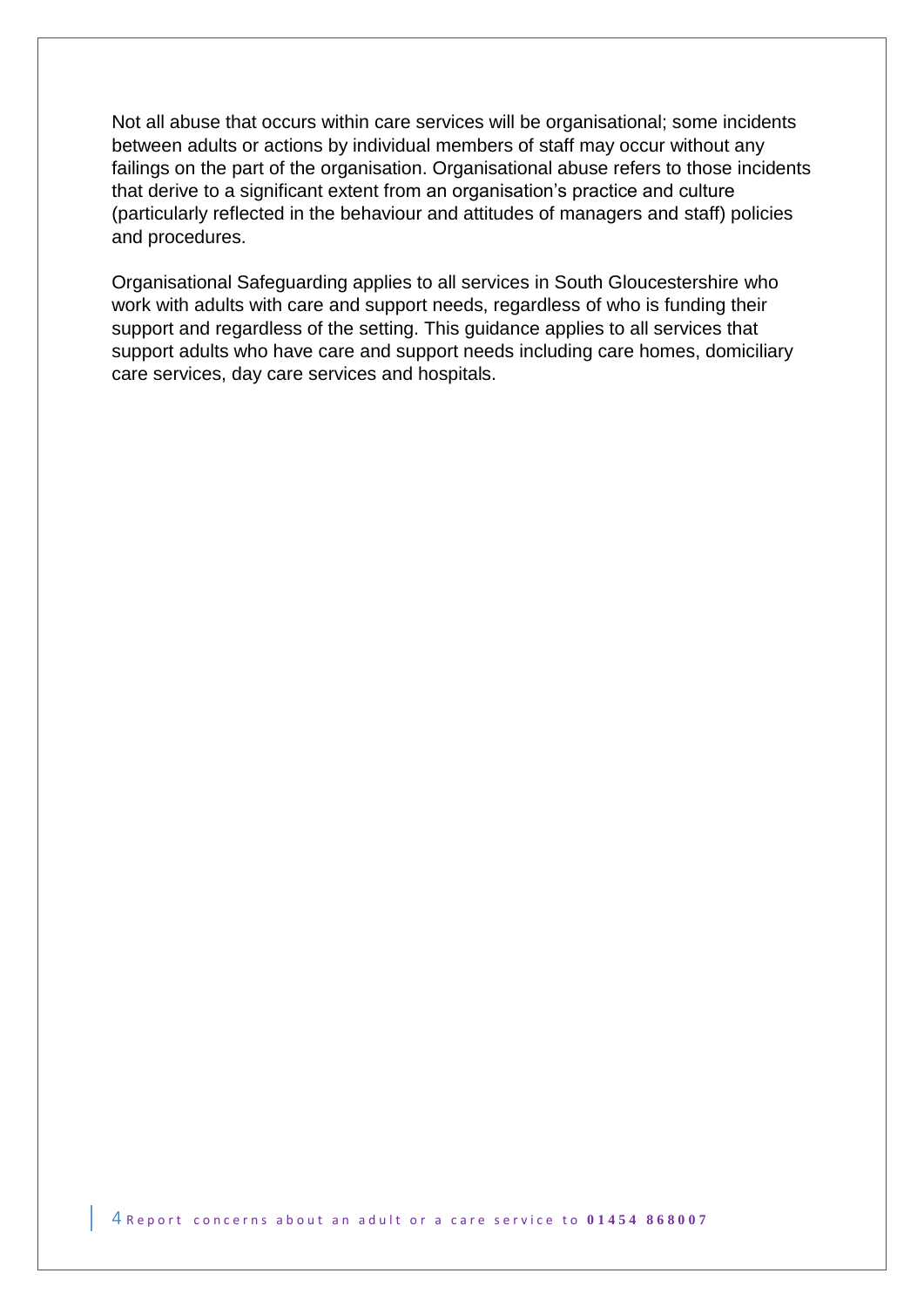### **Early Indicators of Organisational Abuse**

A combination of research and safeguarding practitioner experience has identified a number of elements that could be early indicators of concern. Information and awareness about these early indicators can support practitioners to identify concerns and feel confident that what they have observed is valid, enabling them to act to protect people from abuse. These indicators are detailed in full in Appendix 1. However this is not a definitive list and practitioners may identify other indicators not listed.

The indicators can be grouped into six key themes. These themes provide important information about key aspects of service design and delivery which increase the risks of abuse and harm for people.

The 6 main areas to think about are:

#### **1. Concerns about management and leadership**

The people who manage the service and other managers in the organisation. What are they doing, or not doing that might put people at risk of abuse?

#### **2. Concerns about staff skills, knowledge and practice**

The people who work in the service. What are their skills and practice like? What are they doing that might put people at the risk of abuse? This is not just people who work as care workers or nursing staff. It could also include the practice of managers and other non-care staff who work in the service.

### **3. Concerns about adults' behaviours and wellbeing**

The people who live in, or use, the service. How are they? Are they behaving in ways which suggest they may be at risk of abuse?

### **4. Concerns about the service resisting the involvement of external people and isolating individuals**

Are the adults cut off from other people? Is it a "closed" or an "open" service? Does the service resist support from external agencies or professionals?

### **5. Concerns about the way services are planned and delivered**

The way in which the service is planned and whether what is actually delivered reflects these plans. Are people receiving the levels of care which have been agreed? Are the adults who use the service a compatible group? Is the service clear about the kind of support it is able to deliver?

### **6. Concerns about the quality of basic care and the environment**

Are basic needs being met? What is the quality of the environment like?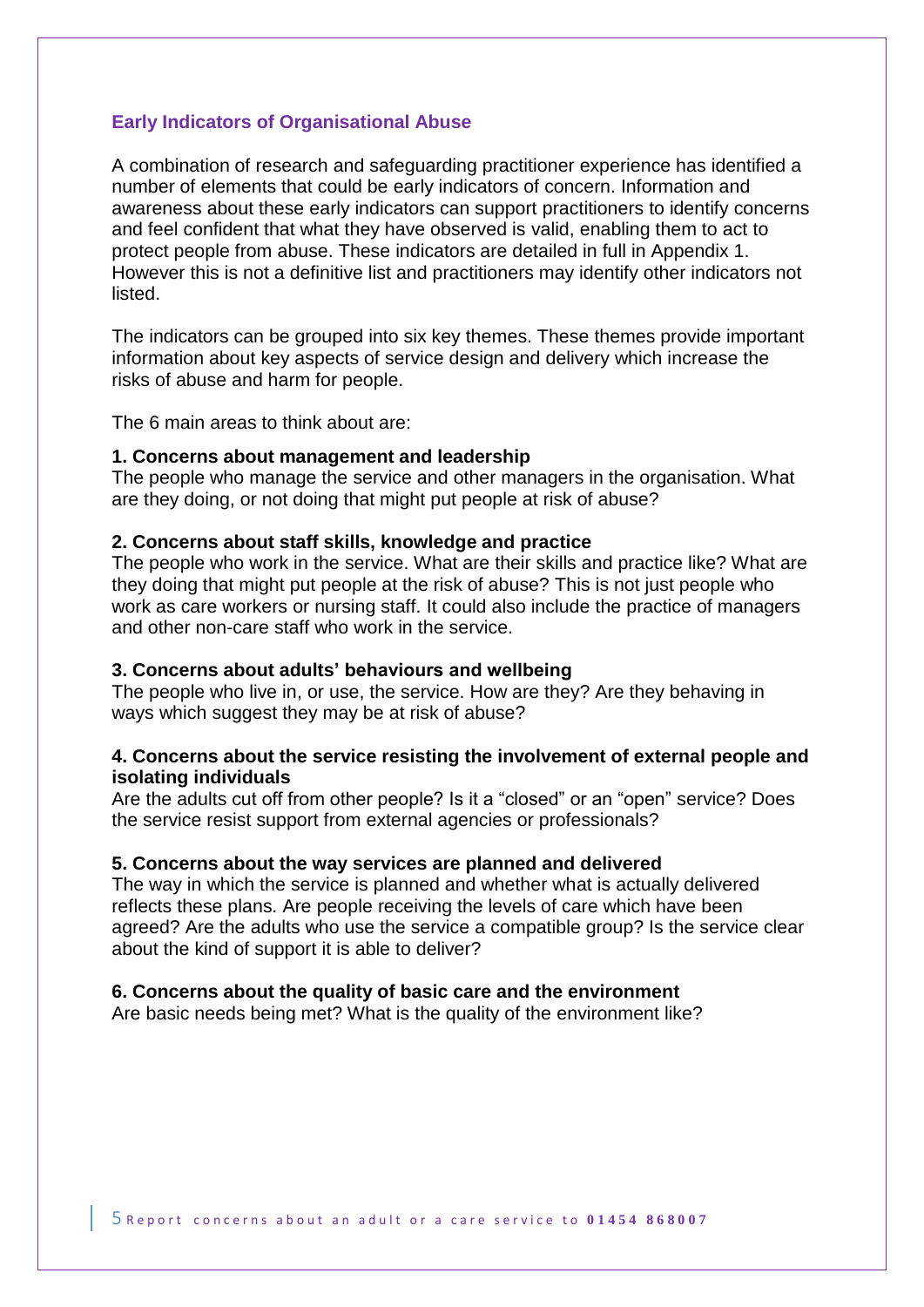### **It is important to note:**

1. This guide will help practitioners to record, reflect, talk to someone and ACT.

2. It is not necessary for there to be concerns in each of the six key themes, for there to be a concern about a whole service.

3. A pattern of concerns is *not proof* of abuse and **abuse can happen when indicators of concerns are not apparent***.*

4. The use of this guide does not replace listening directly to people in services. On the contrary, it gives an important reason to listen more closely before and after concerns are raised.

### **Whistleblowing**

A whistleblowing referral may be the catalyst for identifying wider concerns about a service. Whistleblowing should be distinguished from a complaint in that a whistleblowing referral will be made typically by an employee or an ex-employee of the organisation. The person may or may not have tried to raise the issue with their management. Ideally they should have done but clearly there are times when an employee will feel too intimidated to do so. Where a whistleblowing is actually a safeguarding concern about an individual this should be dealt with initially through individual processes to ensure that the person is safe. Where there are wider implications these may need to be followed up through organisational safeguarding processes.

It is essential that information is taken carefully from whistleblowers whatever their motives appear to be. Just because someone has fallen out with an employer does not necessarily mean that the information they are passing on is not valid. As with any other enquiry this will need to be balanced with other information.

Where the whistleblowing relates to an internal council service, or a service commissioned by the Council, reference should also be made to the corporate guidance – Employee Whistleblowing Policy.

The Care Quality Commission National Customer Service Centre can be contacted on: 03000 616161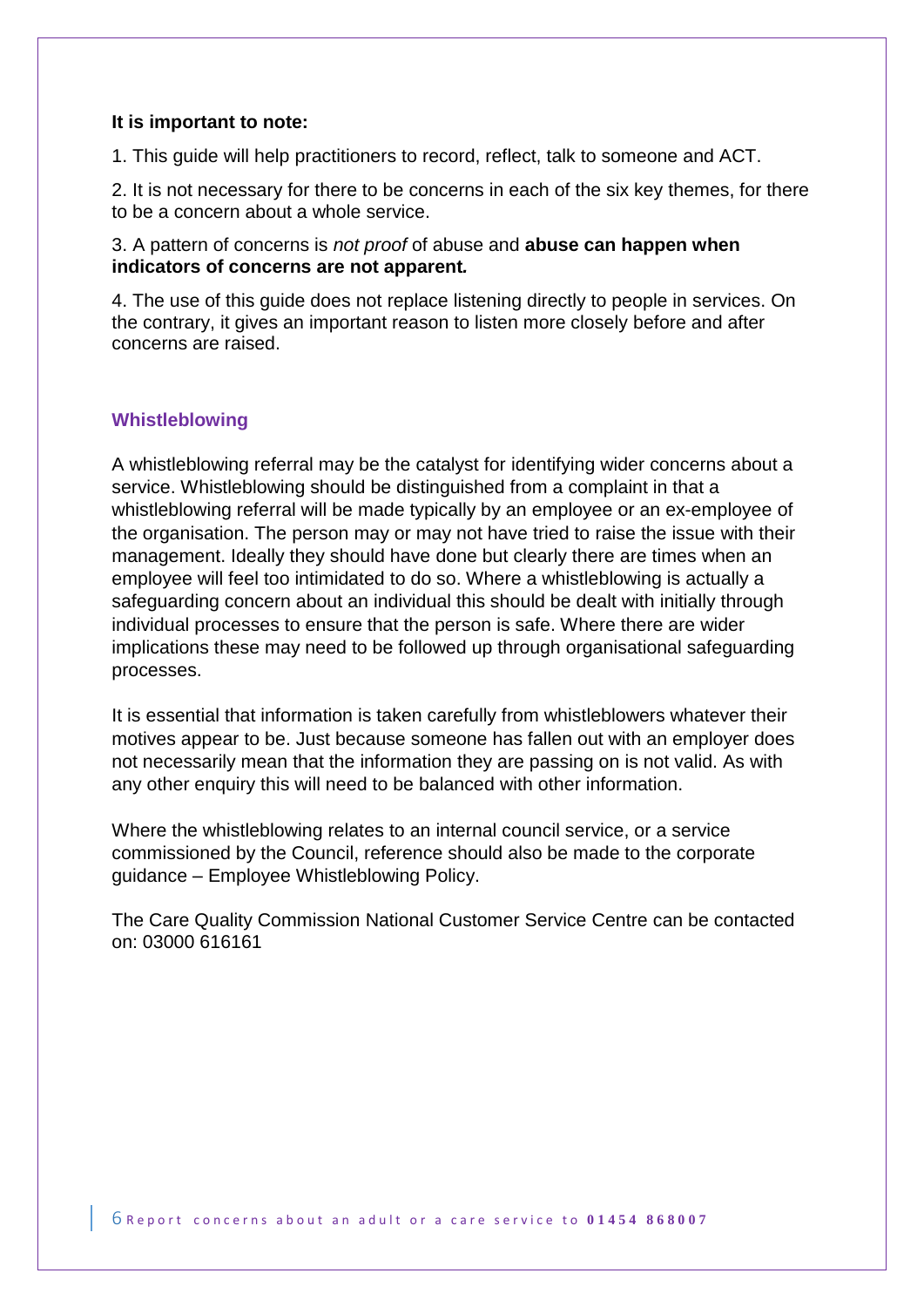## **Decision making for carrying out Organisational Abuse Enquiries**

In addition to the local authority carrying out safeguarding enquiries for individuals living in South Gloucestershire, all safeguarding concerns that are raised about a service provider are logged by the Organisational Safeguarding Team on a separate provider record. These logs are reviewed every three months, or sooner if significant concerns are raised, in order to determine if the decision making process for determining if an Organisational Safeguarding Enquiry is required.

There is a need for professional assessment and judgement in determining when poor practice becomes an adult safeguarding issue. Addressing four key questions will support the decision to initiate screening for an organisational abuse enquiry:

1. Are the concerns of a **type** to indicate organisational abuse? Do they feature on the Early Indicators of Concern Full Checklist?

2. Are the concerns of a **nature** to indicate organisational abuse? Is the behaviour widespread or generally accepted within the setting? Is it sanctioned by management and supervisory staff?

3. Are the concerns of a **degree** to indicate organisational abuse? How long has it been occurring and what is the impact on the adults using the service? Is there a risk of repeated or escalating incidents?

4. Is there a **pattern and prevalence** of concerns about the organisation? Are the same incidents reported over time or by a number of different agencies?

It is not necessary for all four questions to be answered positively. A one off serious incident may be enough to trigger the decision to consider a service for Organisational Safeguarding.

If the decision is made to carry out the formal decision making process for Organisational Safeguarding then this decision must be documented on the provider record. This process should be carried out within three weeks.

The decision making will include a review of all the concerns and an evaluation of all current sources of evidence, including making enquiries of an appropriate range of services including:

- the previous safeguarding history of the provider (including other services owned by the provider)
- the rating given by the Care Quality Commission the previous and current status of the service/organisation
- local authority contracts section previous or current evidence of noncompliance

 $\overline{7}$  Report concerns about an adult or a care service to 01454 868007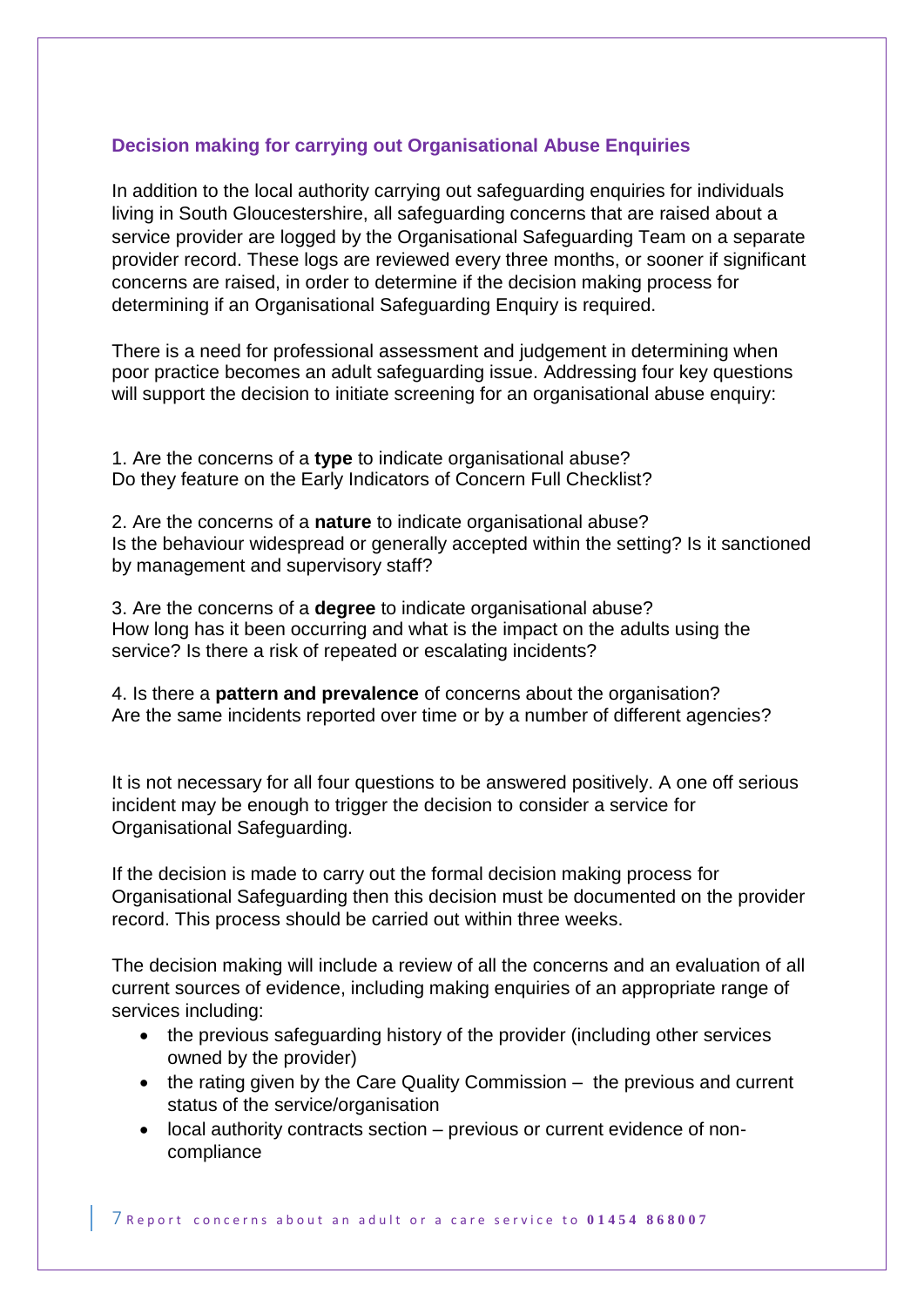- local authority feedback team history of concerns/complaints (and positive feedback)
- police past or current concerns
- health professionals who may visit e.g. GPs, district nursing, ambulance service, Care Home Liaison, Frailty Team etc. Also if relevant, the history and pattern of referrals to secondary care or emergency department attendances
- practitioner views any feedback arising from reviews or individual safeguarding enquiries

The decision making will evaluate the issues that are identified under the headings of the six key themes, and will include a recommendation about next steps. This recommendation will be reviewed by the Safeguarding Adults Manager who will decide whether or not to open a formal Organisational Safeguarding Enquiry and record this decision.

If the decision is made not to proceed with an Organisational Safeguarding Enquiry then the Safeguarding Adults Manager should record how the issues arising are to be followed up e.g. by a safeguarding visit to the provider, by the Contracts Section, through individual enquiries, by a visit from another service such as the Clinical Commissioning Group or the Care Quality Commission, or by Adult Social Care Services. The outcome of these actions should be recorded on the service provider's log.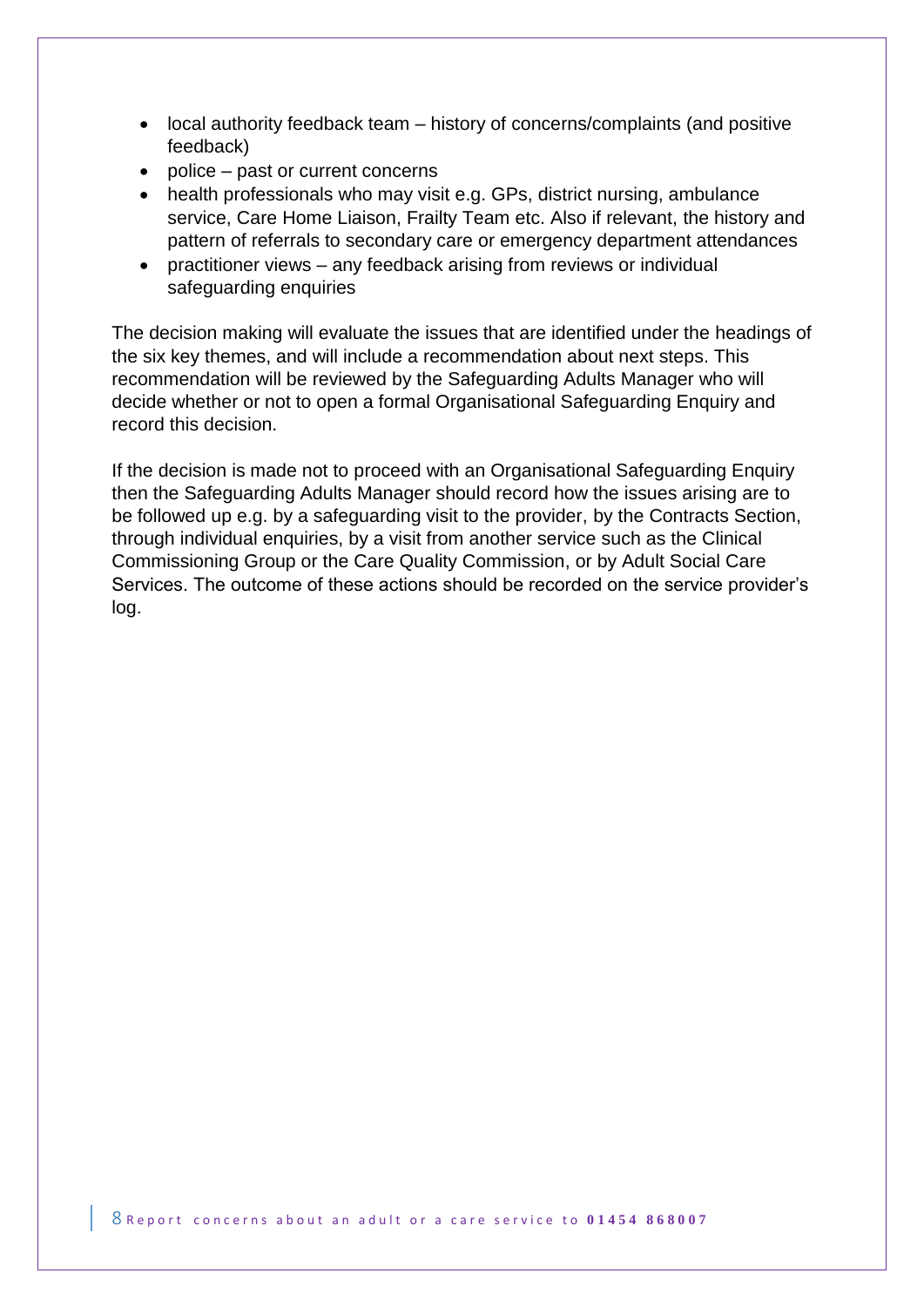### **Organisational Safeguarding Enquiries**

### **Partnership Working: Key Points**

Responding to organisational abuse is likely to require complex coordination of different organisations both for information and for direct involvement in the enquiry. **Drawing upon the knowledge and expertise of the Councils Care Home Quality Assurance Team, Clinical Commissioning Group, Care Quality Commission and Police partners will be an important early step in formulating an effective approach.** It is important that everyone involved is aware of their respective roles and responsibilities and their duty to cooperate in the enquiry.

As the "host" authority South Gloucestershire Council will lead and co-ordinate large scale enquiries within South Gloucestershire, but multi-agency knowledge, skills and information sharing are essential for best practice, sound decision making and securing positive outcomes for adults.

### **Who Leads?**

The Safeguarding Adults Manager or Senior Practitioner will coordinate all large scale safeguarding enquiries including the chairing of meetings. Exceptionally if this is not possible or the concerns are of a very severe type the Head of Safeguarding\* should be consulted and agreement reached about an appropriate chair and co-ordinator. Each participating organisation will nominate a lead to support the enquiry.

Guidance on the relationship between social care and any police/criminal investigation is provided in the South Gloucestershire SAB Policy and Procedures. These will need to be confirmed for each individual enquiry. The balance is between preserving evidence and enabling the police to pursue their investigation and ensuring that all adults are safe within the setting.

The strength of partnership is manifested in each principal safeguarding organisation – in particular, the Council, Police, Clinical Commissioning Group and Care Quality Commission – having a specific role and functions that dovetail to create an effective safeguarding process. Operationally, this requires careful coordination and avoidance of deference to, or dominance of, any single organisational perspective or function.

\* South Gloucestershire Council Strategic Safeguarding Manager Catherine Boyce [Catherine.boyce@southglos.gov.uk](Catherine.boyce@southglos.gov.uk%20)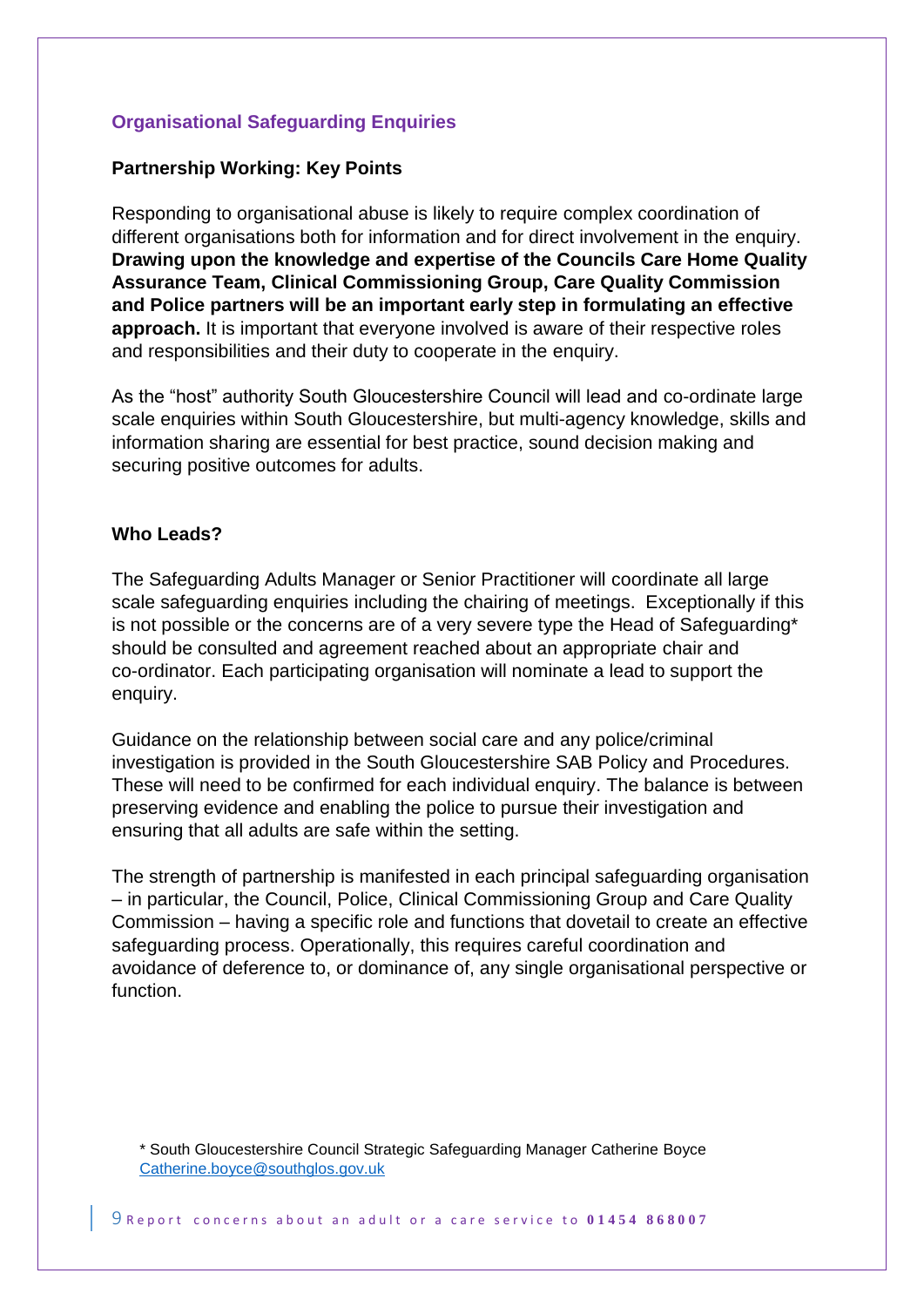Active and co-operative behaviour by the service provider is expected and essential. Depending on the type of concerns and the level of staff involved it may or may not be appropriate for the provider to actively make enquiries. This will need to be decided in each situation by the local authority as the body with overall responsibility for the safeguarding enquiry. It will be important to understand the service providers own mechanisms, for example disciplinary procedures, and how any intention to deploy these relates to the safeguarding concern and aligns to the safeguarding plan. It is key that the service provider takes responsibility for the abuse and the impact of it. Where their internal procedures are likely to have set/allowed a culture where abuse can take place it is essential that this become part of the enquiry.

It is essential that where providers are undertaking enquiries arrangements for what these should cover, timescales and how they will be fed back are clear. Where these are not adhered to consideration must be given to how to escalate the concerns to ensure they are managed.

When an investigation involves a number of people who have experienced abuse, or are at risk of abuse, the issues are often complex; involving standards of service as well as a series of individual enquiries.

A large scale enquiry may require a series of individual safeguarding adult enquiries to address allegations of abuse specific to each individual. Under The Care Act 2014, the Local Authority has lead responsibility for adult safeguarding issues however it can delegate responsibility for enquiries to appropriate agencies. In carrying out this responsibility the Chair will co-ordinate the overall enquiry and ensure that all relevant agencies are involved.

### **Strategic Oversight**

In most instances the process outlined below will be sufficiently robust to ensure a full and thorough enquiry can be undertaken and arrangements made to keep people safe. However there may be a small number of situations where it becomes evident that the degree and severity of the safeguarding and the complexity of the situation requires additional strategic oversight. In such instances the host authority will initiate a strategic management group inviting placing authorities, CQC, police, health, legal etc. to identify the most appropriate person to attend. This group would provide oversight to the process ensuring all areas are followed through (see ADASS guidance on [Out of Area Safeguarding Adults Arrangements June 2016](https://www.adass.org.uk/media/5414/adass-guidance-inter-authority-safeguarding-arrangements-june-2016.pdf) for further details).

### **Key Partners**

**Police** – individual safeguarding concerns forms that require the involvement of the police should be secure emailed to the Lighthouse Safeguarding Unit. The chair of the individual safeguarding enquiry will then liaise with the police as appropriate.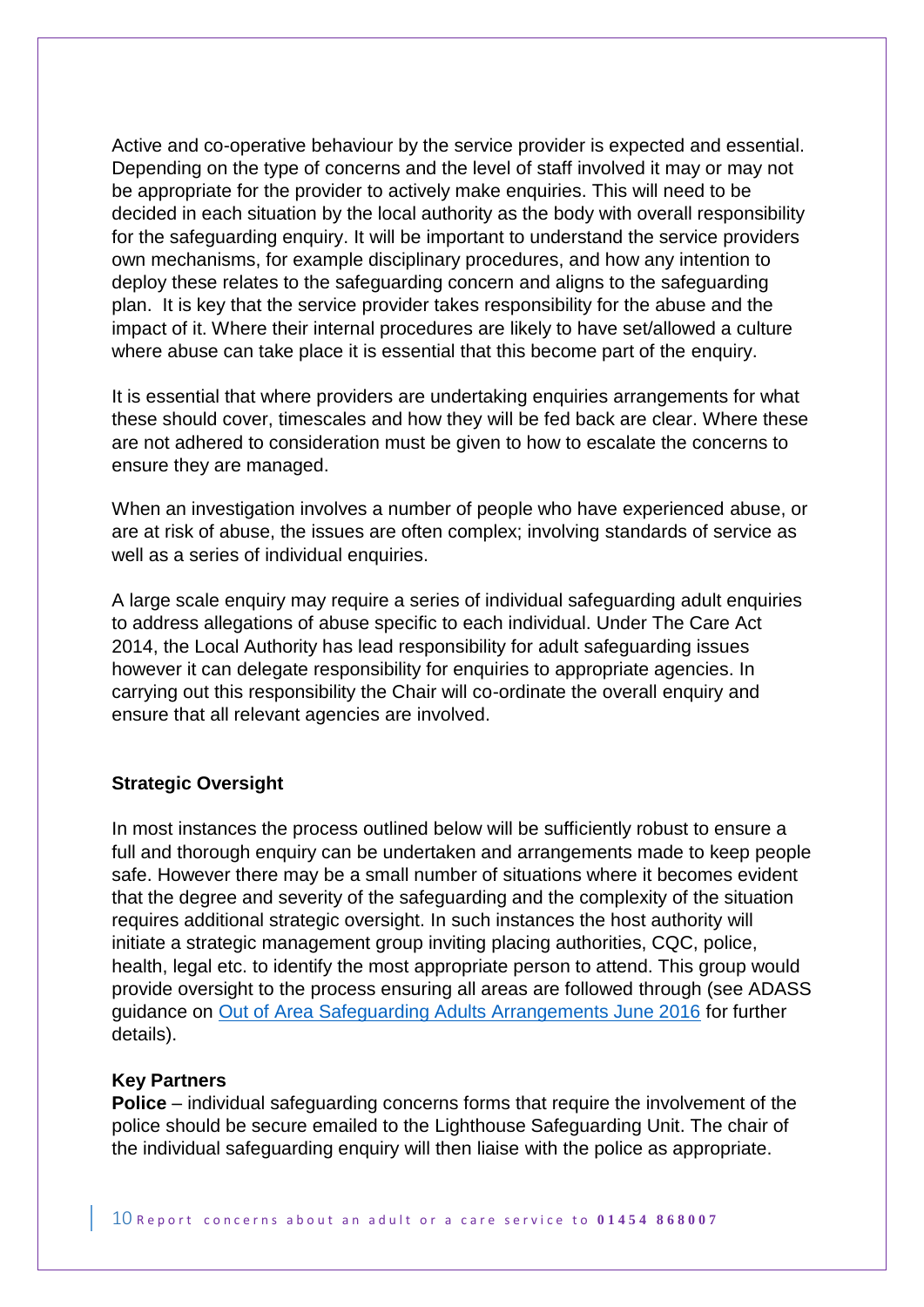**Care Quality Commission** - must be informed of any concerns relating to a regulated service.

**Local Authority Commissioning & Contracts** - must be informed of safeguarding concerns relating to any provider operating in South Gloucestershire, irrespective of whether services are commissioned.

**Health** - where services are commissioned by the Clinical Commissioning Group, NHS England or public health e.g. via Continuing Health Care (CHC), Funded nursing care (FNCC) or as part of a joint package, the Clinical Commissioning Group must be informed.

**Other Local Authorities** - where placements are commissioned by another commissioning body for example, another local authority, they should be notified of the referral and involved throughout. While the council retains the lead safeguarding role for all safeguarding concerns, placing commissioning bodies retain a duty of care towards the adult and should be expected to fulfil this role in co-operation with the safeguarding enquiry.

### **Whether an internally or externally commissioned service, an understanding of the specific contractual requirements of the provider i.e. their own policies and procedures will be an important reference source.**

Where safeguarding issues relate to a council provided service (provision or assessment etc.) then care must be taken to ensure that there is a clear separation of interests i.e. all staff involved in the safeguarding enquiry should have no direct relationship to the matters under enquiry.

## **Depending on the seriousness of the concerns the following will need to happen:**

For the most serious situations where serious harm has taken place or is suspected

- the Head of Safeguarding at South Gloucestershire Council must be informed. A decision will then be made about information being passed to senior managers to ensure appropriate involvement and support from services
- where criminal offences may have been committed it is crucial that the first enquiries are done by or with the police
- **EXEDENT** identify the initial internal resources to co-ordinate and undertake the enquiry/assessment, including legal advice
- organise a strategy meeting to agree an 'Enquiry/Assessment Plan' covering both individual allegations and the organisational setting
- **EXEDENTIFY** and implement a clear communication strategy
- ensure the potential need for advocacy informs the enquiry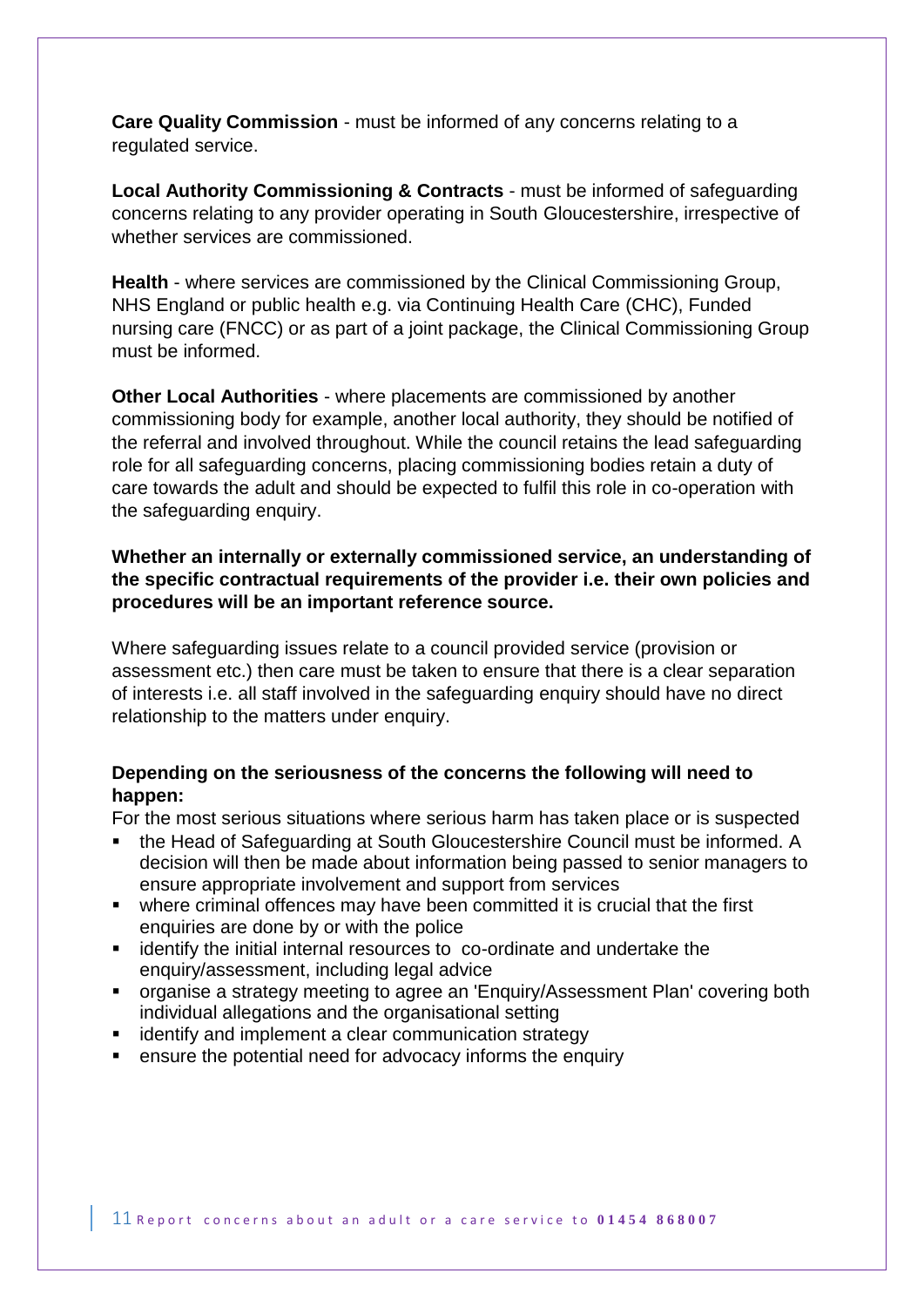## **Organisational Safeguarding Meetings**

A strategy meeting should be called as soon as possible by the Safeguarding Manager. Depending on the level of risk and the complexity of the concerns a balance may be needed between ensuring the maximum number of partners round the table and ensuring people's immediate safety. Where the situation is extremely serious an immediate strategy meeting/discussion may be required to start the enquiry process. This should be a rare occurrence but it is expected that all partners will respond when this is required.

The strategy meeting will need to undertake a preliminary risk assessment based upon existing knowledge and agree an interim safeguarding plan covering both individual concerns and the care setting. This must include a plan to keep existing adults safe. The interim risk assessment should also include the option of suspending further placements.

Follow up meetings will be needed to ensure that actions are followed up and plans revised as required. Including:

- **EXECT** implementation of the enquiry / assessment plan
- **F** report(s) completed by investigator(s)
- evaluation of enquiry /assessment activity and evidence obtained
- determine if abuse/neglect has taken place covering both individual concerns and the care setting (organisational abuse)
- consider the circumstances and potential needs of perpetrator(s)
- **Example 2** agree an ongoing Safeguarding Plan which is likely to have both short and medium term actions
- **agree time scales for review of Safeguarding plan**
- agree circumstances where re-evaluation of the situation will be required
- **agree an action plan for the service provider**
- **number 1** monitoring and review of the action plan for the service provider
- debrief and consider learning points and wider implications
- receive feedback of follow up by provider e.g. disciplinary processes, referral to Disclosure and Barring Service (DBS) and/or appropriate professional bodies such as Nursing and Midwifery Council (NMC), or the Health and Care Professions Council (HCPC)
- consider a referral to the Safeguarding Adults Board, SAR or other actions across the safeguarding partnership
- $\blacksquare$  case closure (see below)

These meetings can be managed in a number of ways but the key is to ensure the correct people are involved. Sometimes it will be appropriate to meet first without the provider to ensure that all information is shared and the provider is not overwhelmed by this. A smaller group would then meet immediately afterwards to talk the provider through the concerns. It is essential that commissioners are involved in both these meetings. The plan would be carried from one meeting to the other. The aim would be for subsequent meetings to be of all parties.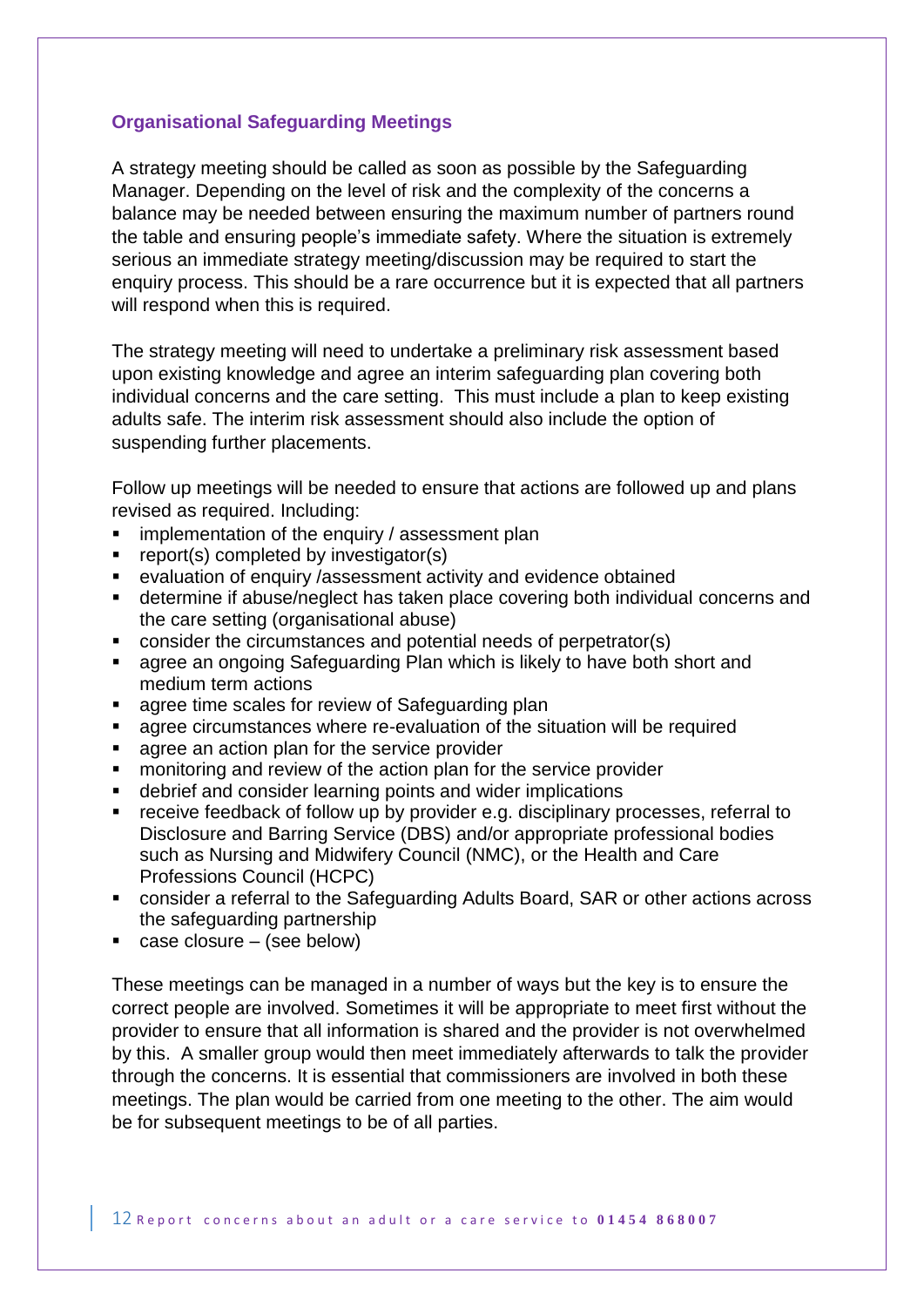It is essential that all participants are aware that meetings are confidential and will be minuted. Minutes and communications about Organisational Safeguarding Enquiries must be carried out securely, in line with information governance policies.

### **Organisational Safeguarding Closure**

It is important that the decision to end the Organisational Safeguarding Enquiry is agreed by the whole meeting membership. It is therefore essential that key agencies remain involved in the safeguarding process. The multi-agency meeting will need to be satisfied that:

- all required safeguarding actions have been undertaken;
- there is evidenced reduction in risk
- victims/involved adults have received feedback
- any necessary notifications to regulatory bodies e.g. Disclosure and Barring Agency, Nursing and Midwifery Council, have been undertaken
- any remaining concerns can and will be managed through contract monitoring, care management processes etc.
- lessons learned have been identified and taken forward

All placing commissioning bodies and CQC should be notified of the safeguarding closure once confirmed.

The Head of Safeguarding should be notified of safeguarding closure.

### **Publicity and Media**

Public and media interest may arise in safeguarding cases. Specifically in all organisational safeguarding situations it is essential that **under no circumstances should media comment be made without reference to the Council's Communications Unit.**

Where media interest is likely the Head of Safeguarding will proactively manage this with the Communications Unit, coordinating with other organisation's media function where necessary.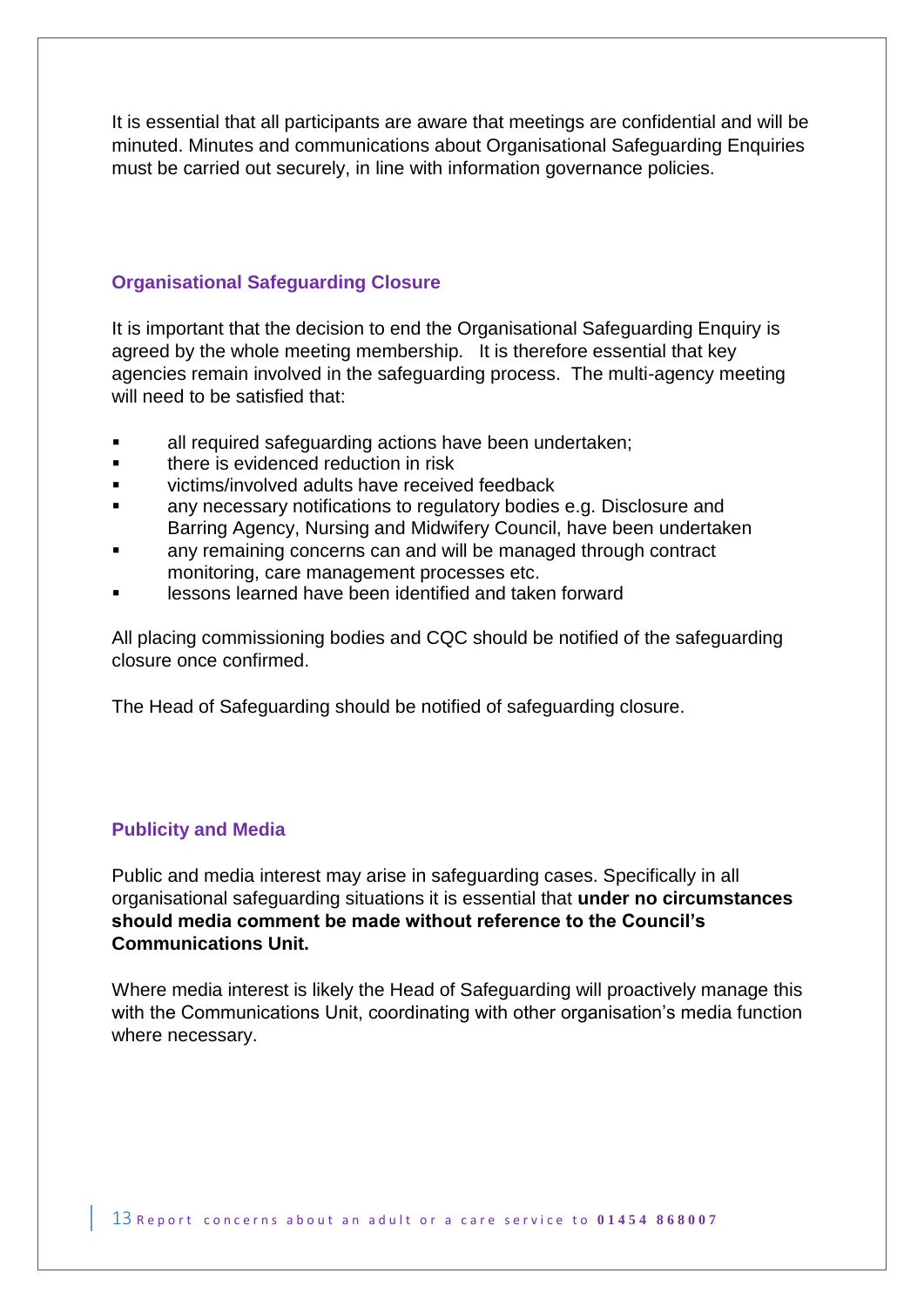## **Appendix 1**

## **Early Indicators of Concern in Care Services Checklist**

**It is important to note that this is not a definitive checklist. Other indicators may be identified that do not appear on this list. Equally abuse can happen when indicators of concern are not present.**

**These indicators have been written to apply to all services that work with adults who have care and support needs. Not every indicator will 'fit' every type of service and practitioners should consider the nature of the service when referring to this list.**

## **1. Concerns about management and leadership**

## **The manager of the service**

- The manager leaves suddenly and unexpectedly
- The service has not had a registered manager in post over an extended period
- Arrangements to cover the service while the manager is away are not working well

• The manager is new and doesn't appear to understand what the service is set up to do

• A responsible manager is not apparent or available within the service and has little involvement with the adults

- The manager leaves staff to get on with things with little active guidance or modelling of good practice
- The manager is very controlling

### **Management Culture**

• The service is not being managed in a planned way, but reacts to problems and crises

• The service does not respond appropriately when a serious incident has taken place

• The service fails to learn from previous incidents and does not appear to be taking steps to reduce the risk of a similar incident happening again

• Policies, procedures and practice guidance are absent or inadequate

### **The management team**

• Senior staff have been in post a long time and have a high level of authority and entrenched views

• There is a high turnover of managers

• The service is experiencing difficulty in recruiting and appointing managers

• There is a lack of leadership by managers, for example managers do not make decisions and set priorities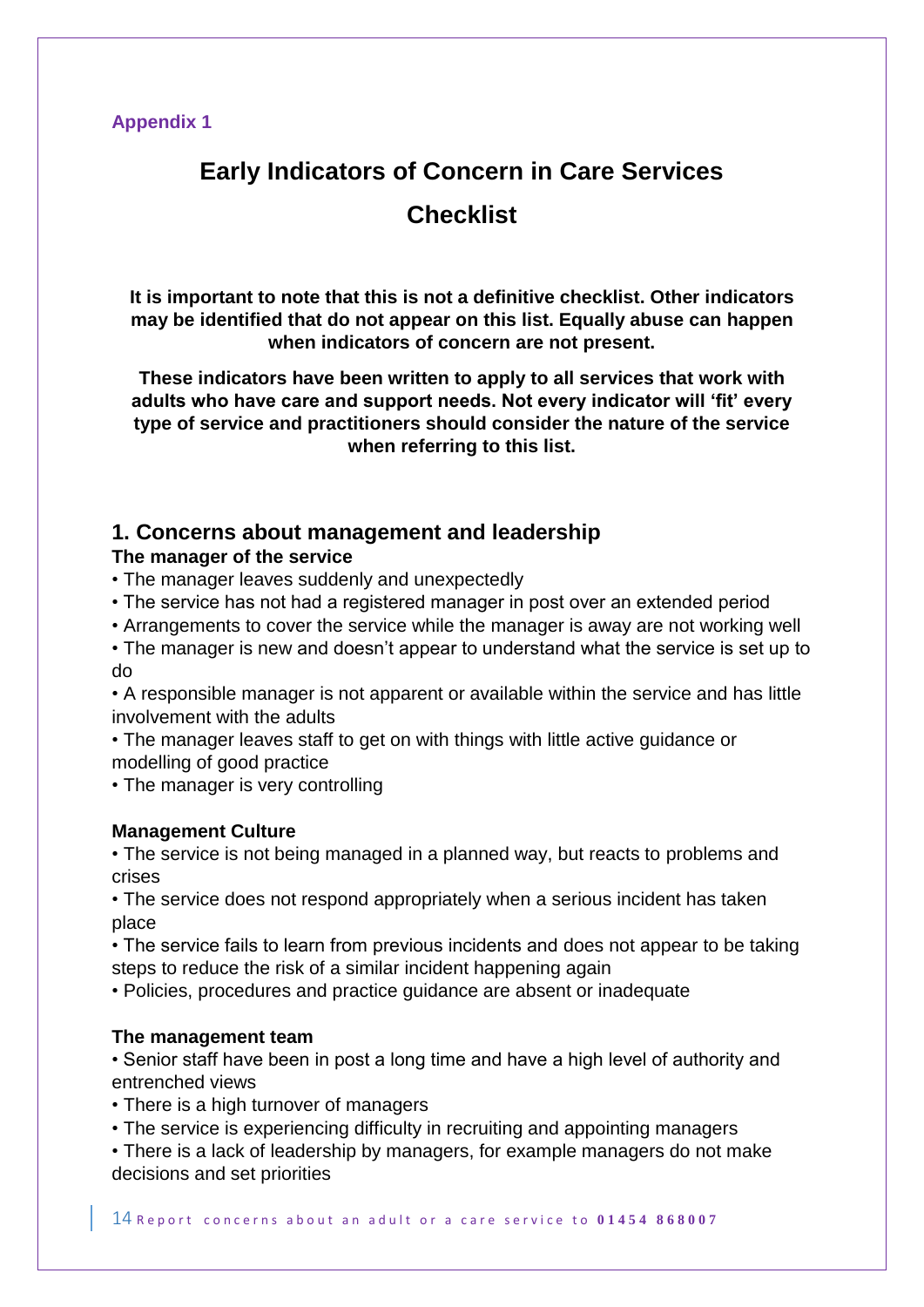• Managers appear unaware of serious problems in the service

• Managers do not appear to be attending to risk assessments or are not ensuring that risk assessments have been carried out properly

• Managers do not appear to have ensured that staff have information about individual adults' needs and potential risks to adults

• Managers appear unable to ensure that actions agreed at reviews and other meetings are followed through

• There is a lack of effective monitoring by senior staff – including support to night staff and checks on them

• The managers know what outcomes should be delivered for adults, but appear unable to organise the service to deliver these outcomes, i.e. they appear unable to 'make it happen'

## **Staffing**

- Staff who raise issues are not listened to
- Staff are not being deployed effectively to meet the needs of adults
- There is a high turnover of staff
- Staff are working long hours
- Staff are working when they are ill
- There is poor staff morale
- Recruitment processes are inadequate
- The service employs high numbers of family/friends
- There is a failure to identify concerning behaviour by staff e.g. stressed staff behaving unusually, growth of cliques, failure to work to best practice, cutting corners
- The managers have low expectations of the staff
- Staff have poor pay and conditions of employment

## **2. Concerns about staff skills, knowledge and practice**

## **Supervision and Training**

- Staff receive little/no supervision, appraisals or opportunities for development
- Induction processes are inadequate
- Poor quality or no training is provided
- Staff appear to lack the information, knowledge and skills needed to support the people the service is set up to support
- Staff lack training in how to use equipment

## **Recording**

- Record keeping by staff is poor
- Staff do not appear to see keeping records as important
- Risk assessments are not completed or are of poor quality. For example, they lack details or do not identify significant risks
- Incident reports are not being completed
- Records are value laden and judgemental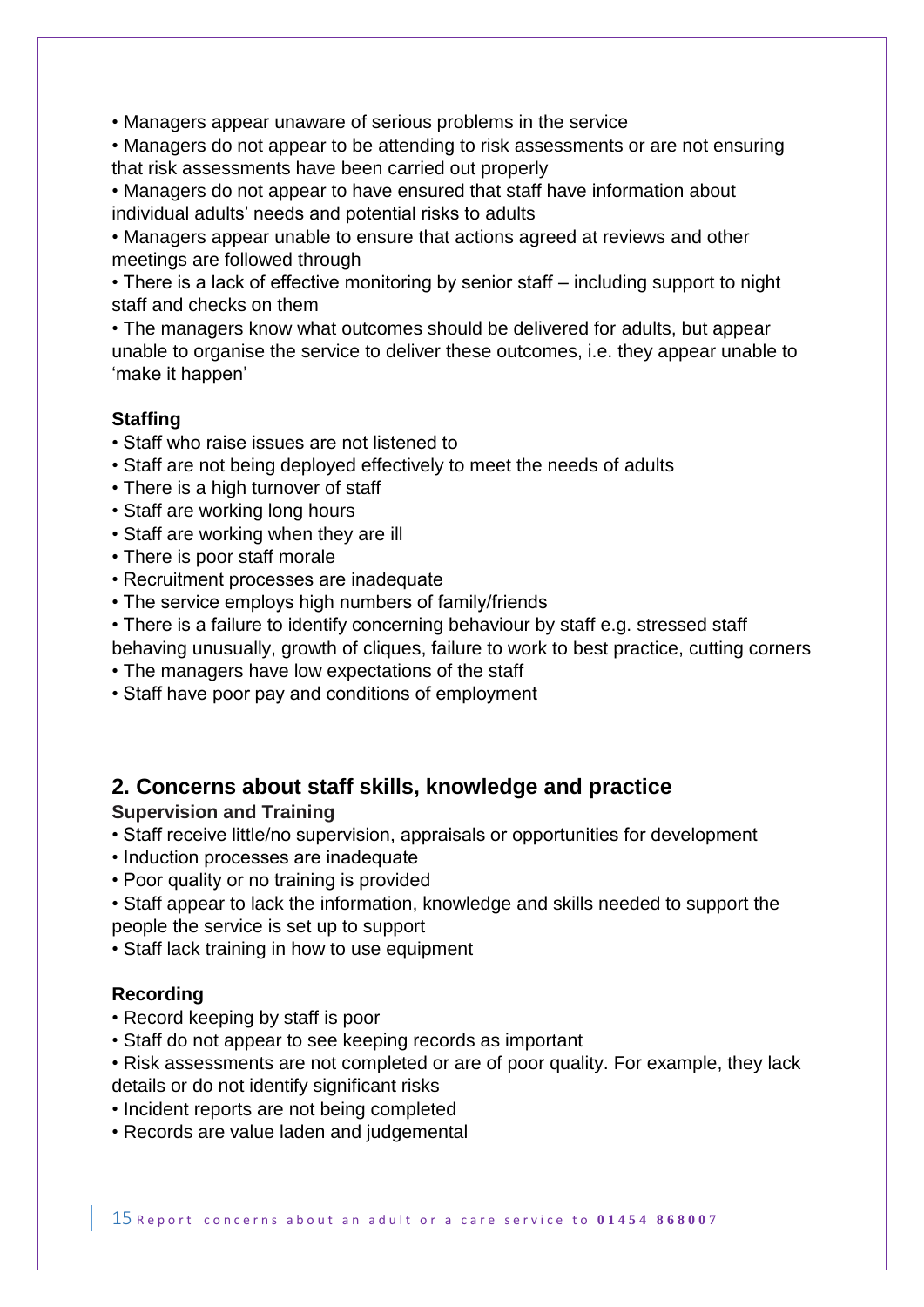## **Mental capacity and DOLS**

- There is non-adherence to the principles of the Mental Capacity Act
- There is a lack of understanding of DOLS/LPS

• DOLS/LPS referrals are not being made resulting in people being unlawfully deprived of their liberty

## **Interactions with Adults**

• Staff appear challenged by some adults' behaviours and do not manage these in a safe, professional or dignified way

• Staff perceive the behaviours of adults as a problem – and blame the adults

• Staff blame adults' medical condition for all their difficulties, needs and behaviours; other explanations do not appear to be considered

- Adults are punished for behaviours seen to be inappropriate
- Staff treat adults roughly or forcefully
- Staff ignore adults
- Staff are impatient with adults
- Staff talk to adults in ways which are derogatory/not complimentary
- Staff shout or swear at adults

• Staff do not alter their communication style to meet individual needs. For example, they speak to people as if they are children, they 'jolly people along'

- Staff use negative or judgemental language when talking about adults
- Staff do not see adults as individuals and do not appear aware of their life history
- Staff do not ensure privacy for people when providing personal care

• Staff tell adults to use their incontinence pads rather than assist them to use the toilet

## **Culture**

• There is a particular group of staff who strongly influence how things happen in the home

- Staff informally complain about the managers to visiting professionals
- Staff appear to lack interest and commitment
- Staff appear to lack concern for the adults
- Staff appear unable to relate to a particular adult

• Staff are complacent about the quality of care they provide and appear defensive when challenged

## **3. Concerns about adults' behaviours and wellbeing Individual adults**

• Show signs of injury due to lack of care or attention (e.g. through not using wheelchairs carefully or properly, or the development of pressure injuries due to lack of or inappropriate use of pressure relieving equipment)

• Appear frightened or show signs of fear

• Behaviours or appearances have changed, for example they have become unkempt or are no longer taking pride or interest in their appearance

• Moods or psychological presentation have changed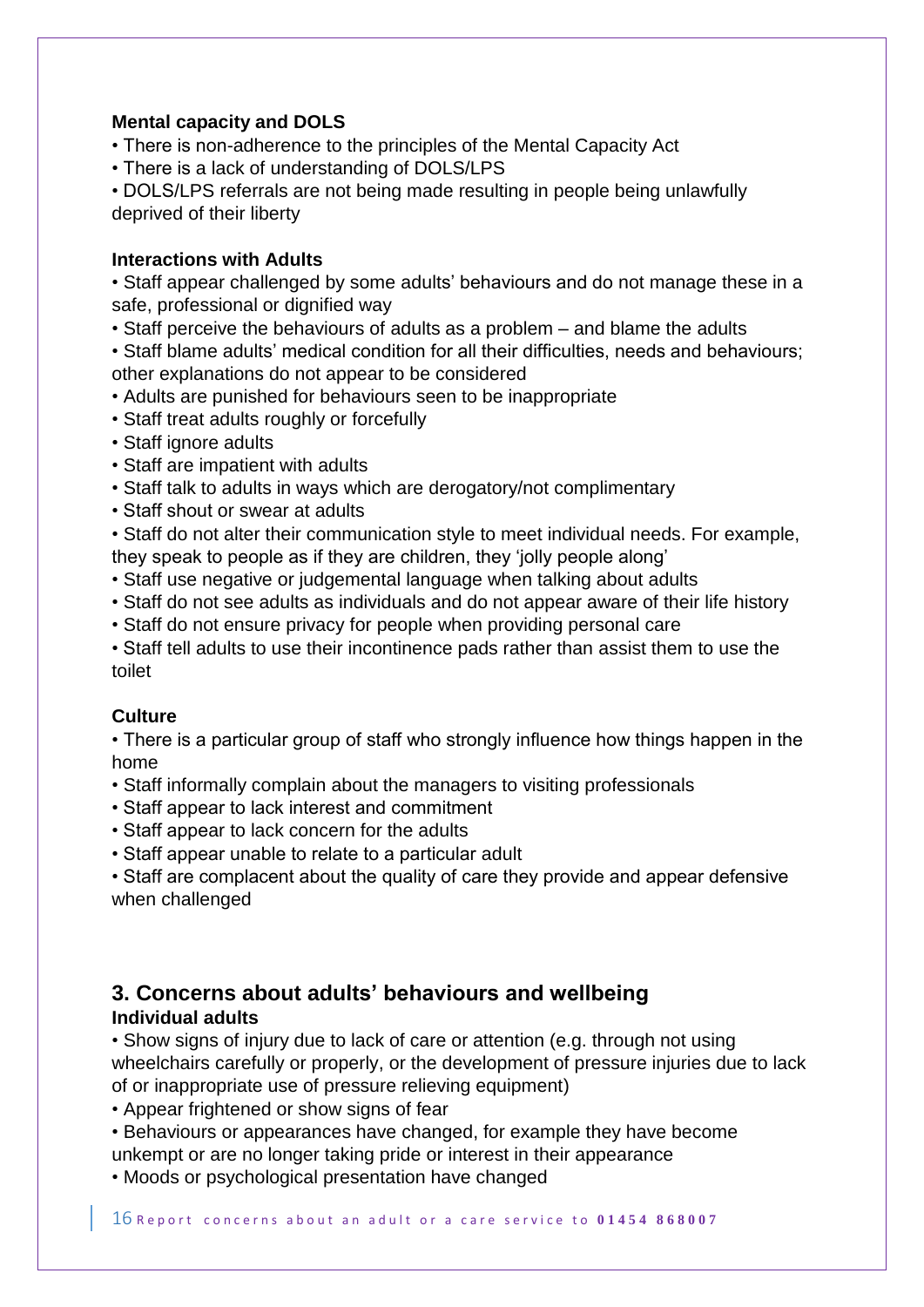• Behaviour is different with certain members of staff/when certain members of staff are away

- Engage in inappropriate sexualised behaviours
- Do not progress as would be expected
- Experience sensory deprivation e.g. going without spectacles or hearing aids
- Experience restricted mobility by being denied access to mobility aids
- Experience restricted access to toilet/bathing facilities
- Lack personal clothing and/or possessions

### **General Service concerns**

- The overall atmosphere is flat, gloomy or miserable
- There is a high number of low level incidents such as medication errors or falls
- There is a high number of incidents between adults
- There are a high number of upheld complaints about the service
- There is evidence of inappropriate restraint methods or misused restraint, including the inappropriate use of medication
- The care regime exhibits lack of choice, flexibility and control
- The care regime appears impersonal and lacks respect for individual's privacy and dignity
- The service does not adhere to local/national guidance, for example in a pandemic

## **4. Concerns about the service resisting the involvement of external people and isolating individuals**

## **Information sharing**

- The service has few visitors/minimal outside contacts
- The service does not report safeguarding concerns
- The service does not communicate with or report concerns to external practitioners and agencies
- The service does not liaise with families and ignores their offers of help and support
- Managers and/or staff do not respond to advice or guidance from practitioners and families who visit the service
- Managers do not appear to provide staff with information about adults from meetings with external people, for example reviews
- Staff or managers appear defensive or hostile and concerned to avoid blame when questions or problems are raised by external practitioners or families
- Managers or staff give inconsistent responses or accounts of situations

### **Staff**

- Staff work alone on a one to one basis with adults
- Staff work in silos e.g. night staff who never work days
- Staff are hostile towards or ignore practitioners and families who visit the service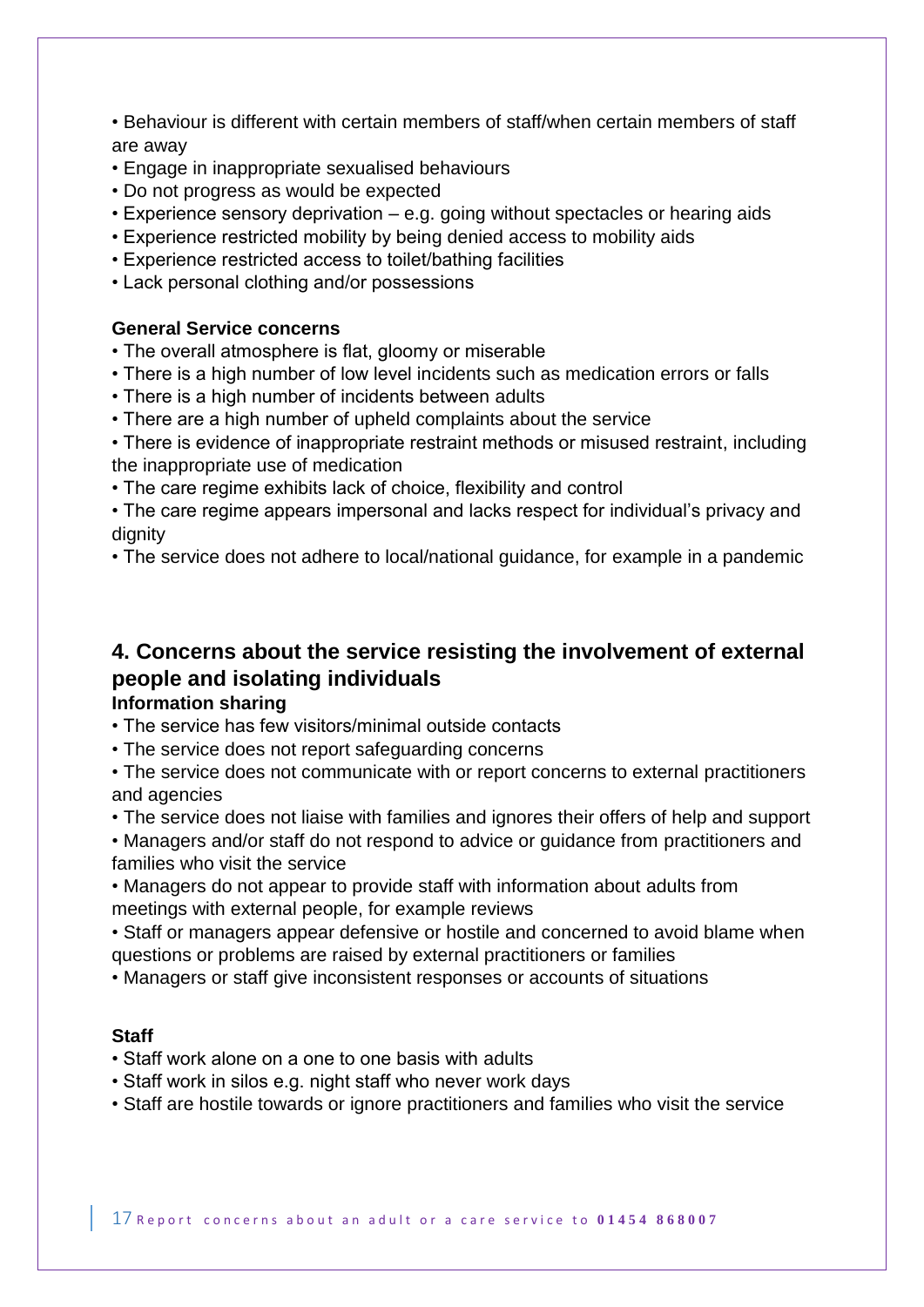## **Adults**

• There are adults who have little contact with people from outside the service

• There are adults who are not receiving active monitoring or reviews (e.g. people who are self-funding)

• Adults are kept isolated in their rooms and are unable to move to other parts of the building or outside independently ('enforced isolation')

• Adults have restricted access to visitors or phone calls

• Adults have restricted access to health or social care services

## **5. Concerns about the way services are planned and delivered The nature of the service**

• The service does not have a clear philosophy/purpose

• The service does not appear able to deliver the service or support it is commissioned to provide. For example it is unable to deliver effective support to people with distressed or aggressive behaviour

• Decisions about what service is commissioned for an individual are influenced by a lack of suitable alternatives

• The service is accepting adults whose needs and/or behaviours are different to those of the adults previously or usually accepted

• The service is accepting adults whose needs they appear unable to meet

• Adults' needs as identified in assessments, care plans or risk assessments are not being met. For example adults are not being supported to attend specific activities or provided with specific support to enable them to remain safe

### **Person-centred care**

• Staff are task focussed and not providing person-centred care

- Adults are treated en-masse
- The service follows strict, regimented routines for mealtimes, bedtimes, etc

• Adults lack choice about food and drink, dress, possessions, activities and where they want to spend their time

• Members of staff are controlling of adults

• There are misunderstandings about confidentiality

## **Resources**

• There is a failure to provide and/or maintain correct moving and handling and other equipment such as pressure relieving mattresses

• The service is under resourced – whether staff, equipment or provisions

• There appear to be insufficient staff to support adults appropriately

## **Audits**

- There is a lack of audits of practice and process
- There is a failure to follow up on issues raised by audits

• There is a failure to monitor the use of call bells including checking they have not been disabled – especially at night